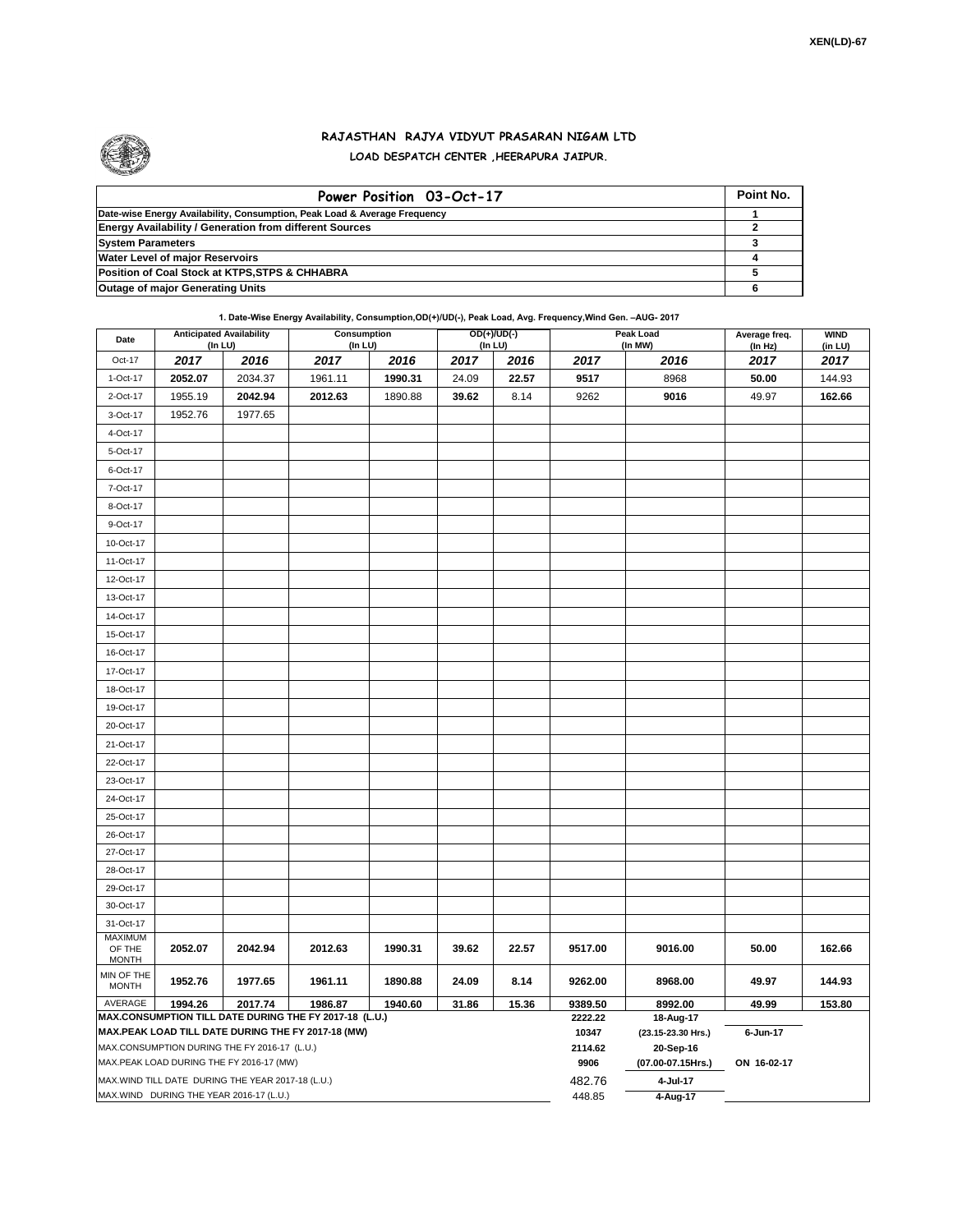## **2.Anticipated Availability/Generation From Different Sources**

|                         |                                                                                    |                                      |                                  |                              |                                      | (In LU)                          |                              |                                      |                                  |                                     |                                      |                                  |                              |
|-------------------------|------------------------------------------------------------------------------------|--------------------------------------|----------------------------------|------------------------------|--------------------------------------|----------------------------------|------------------------------|--------------------------------------|----------------------------------|-------------------------------------|--------------------------------------|----------------------------------|------------------------------|
| S.No.                   | Sources Available to Rajasthan /<br>Installed Capacity as on 30.09.2016<br>(In MW) | Prior<br>assessment<br>of Avail. For | Prior<br>assessment<br>of Avail. | Actual<br>Energy<br>Received | Prior<br>assessment<br>of Avail. For | Prior<br>assessment<br>of Avail. | Actual<br>Energy<br>Received | Prior<br>assessment<br>of Avail. For | Prior<br>assessment<br>of Avail. | Actual<br>Energy<br><b>Received</b> | Prior<br>assessment<br>of Avail. For | Prior<br>assessment<br>of Avail. | Actual<br>Energy<br>Received |
|                         |                                                                                    | next Dav                             | 29-Sep-17                        |                              | next Day                             | 30-Sep-17                        |                              | next Day                             | 1-Oct-17                         |                                     | next Dav                             | 2-Oct-17                         |                              |
| $\mathbf{1}$            | <b>(TPS (1240/1240)</b>                                                            | 134.00                               | 134.00                           | 138.05                       | 134.00                               | 134.00                           | 139.86                       | 134.00                               | 134.00                           | 137.74                              | 134.00                               | 134.00                           | 138.88                       |
| $\overline{\mathbf{2}}$ | STPS (1500/1500)                                                                   | 164.00                               | 150.00                           | 145.51                       | 164.00                               | 164.00                           | 159.88                       | 164.00                               | 164.00                           | 138.42                              | 164.00                               | 164.00                           | 142.47                       |
| 3                       | DHOLPUR GAS CCPP (330/330)                                                         | 0.00                                 | 0.00                             | 21.32                        | 0.00                                 | 0.00                             | 21.37                        | 0.00                                 | 0.00                             | 21.48                               | 0.00                                 | 0.00                             | 21.53                        |
| 4<br>5                  | RAMGARH (273.5/273.5)<br>RAPP-A(200/200)                                           | 46.00<br>40.00                       | 46.00<br>38.00                   | 45.54<br>40.96               | 46.00<br>40.00                       | 46.00<br>40.00                   | 45.77<br>41.76               | 46.00<br>40.00                       | 46.00<br>40.00                   | 44.98<br>41.60                      | 46.00<br>40.00                       | 46.00<br>40.00                   | 45.30<br>40.57               |
| 6                       | MAHI (140/140)                                                                     | 0.00                                 | 0.00                             | 8.79                         | 0.00                                 | 0.00                             | 8.28                         | 0.00                                 | 0.00                             | 5.48                                | 0.00                                 | 0.00                             | 9.01                         |
| $\overline{7}$          | CHAMBAL (RPS+JS) (135.5/271)                                                       | 0.00                                 | 0.00                             | 0.00                         | 2.7C                                 | 0.00                             | 0.00                         | 5.83                                 | 2.70                             | 0.97                                | 14.20                                | 5.83                             | 3.09                         |
| 8                       | GIRAL LIGNITE (250/250)<br>CHHABRA TPS 1000/1000)                                  | 0.00<br>216.00                       | 0.00<br>164.00                   | 0.00<br>165.44               | 0.00<br>177.00                       | 0.00<br>216.00                   | 0.00<br>190.66               | 0.00<br>177.00                       | 0.00<br>177.00                   | 0.00<br>179.32                      | 0.00<br>162.00                       | 0.00<br>177.00                   | 0.00                         |
| 9<br>10                 | ADANI (TPS) + KALISINDH (TPS)<br>1200+1200/1320+1200)                              | 271.00                               | 254.00                           | 229.18                       | 236.00                               | 271.00                           | 240.94                       | 184.00                               | 236.00                           | 197.47                              | 199.00                               | 184.00                           | 169.83<br>200.86             |
| 11                      | WIND FARM (3980.40/4119.15)                                                        | 100.00                               | 123.00                           | 122.04                       | 181.00                               | 100.00                           | 102.79                       | 144.50                               | 181.00                           | 144.93                              | 120.50                               | 144.50                           | 162.66                       |
| 12                      | SOLAR POWER(737.70/1295.70)                                                        | 0.00                                 | 0.00                             | 2.83                         | 0.00                                 | 0.00                             | 4.36                         | 0.00                                 | 0.00                             | 0.00                                | 0.00                                 | 0.00                             | 0.00                         |
| 13<br>14                | CAPTIVE POWER PLANTS<br>REGIONAL (INTRA STATE) O.A. (VLTPS)                        | 0.00<br>0.00                         | 0.00<br>0.00                     | 0.00<br>0.00                 | 0.00<br>0.00                         | 0.00<br>0.00                     | 0.00<br>0.00                 | 0.00<br>0.00                         | 0.00<br>0.00                     | 0.00<br>0.00                        | 0.00<br>0.00                         | 0.00<br>0.00                     | 0.00<br>0.00                 |
| 15                      | OPEN ACCESS                                                                        | 8.61                                 | 11.44                            | 11.44                        | 25.93                                | 8.61                             | 10.64                        | 27.16                                | 25.93                            | 25.93                               | 4.28                                 | 27.16                            | 19.66                        |
| 16                      | BIOMASS - (101.95/119.25)                                                          | 6.00                                 | 5.00                             | 6.15                         | 6.00                                 | 6.00                             | 6.13                         | 5.00                                 | 6.00                             | 4.55                                | 4.00                                 | 5.00                             | 4.12                         |
| 17                      | BARSINGHSAR LTPS(250/250)                                                          | 53.00                                | 53.00                            | 52.14                        | 53.00                                | 53.00                            | 51.88                        | 53.00                                | 53.00                            | 51.15                               | 53.00                                | 53.00                            | 45.67                        |
| 18                      | RAJWEST (1080/1080)<br>TOTAL (A) : 1-18                                            | 200.00<br>1238.61                    | 200.00<br>1178.44                | 200.00<br>1189.39            | 200.00<br>1265.63                    | 200.00<br>1238.61                | 199.08<br>1223.41            | 200.00<br>1180.49                    | 200.00<br>1265.63                | 178.56<br>1172.57                   | 200.00<br>1140.98                    | 200.00<br>1180.49                | 197.05<br>1200.70            |
| 19                      | <b>BBMB COMPLEX</b>                                                                |                                      |                                  |                              |                                      |                                  |                              |                                      |                                  |                                     |                                      |                                  |                              |
|                         | a) BHAKRA(230.79/1516.3)                                                           | 32.69                                | 32.63                            | 32.57                        | 32.30                                | 32.69                            | 32.34                        | 31.98                                | 32.30                            | 32.08                               | 32.16                                | 31.98                            | 32.14                        |
|                         | b) DEHAR (198/990)<br>c) PONG (231.66/396)                                         | 27.88<br>41.65                       | 27.03<br>50.30                   | 27.27<br>46.03               | 19.21<br>42.89                       | 27.88<br>41.65                   | 23.78<br>42.79               | 19.44<br>47.93                       | 19.21<br>42.89                   | 19.05<br>47.07                      | 17.62<br>50.68                       | 19.44<br>47.93                   | 22.20<br>50.11               |
|                         | TOTAL : a TO c                                                                     | 102.22                               | 109.97                           | 105.87                       | 94.40                                | 102.22                           | 98.91                        | 99.35                                | 94.40                            | 98.20                               | 100.46                               | 99.35                            | 104.45                       |
| 20                      | <b>CENTRAL STATIONS</b>                                                            |                                      |                                  |                              |                                      |                                  |                              |                                      |                                  |                                     |                                      |                                  |                              |
|                         | d) SINGRAULI (300/2000)                                                            | 92.61                                | 93.89                            | 93.89                        | 98.48                                | 92.61                            | 93.57                        | 91.52                                | 98.48                            | 99.06                               | 95.47                                | 91.52                            | 92.90                        |
|                         | e) RIHAND<br>(310.24/3000)<br>f) UNCHAHAR-I(20/420)                                | 120.64<br>6.69                       | 126.61<br>7.00                   | 127.06<br>7.69               | 118.99<br>6.21                       | 120.64<br>6.69                   | 121.67<br>6.91               | 118.39<br>5.98                       | 118.99<br>6.21                   | 129.12<br>2.23                      | 123.78<br>6.68                       | 118.39<br>5.98                   | 125.30<br>5.26               |
|                         | q) UNCHAHAR-II& III(61/630)                                                        | 37.42                                | 25.87                            | 26.63                        | 40.33                                | 37.42                            | 36.33                        | 39.49                                | 40.33                            | 26.16                               | 43.31                                | 39.49                            | 34.06                        |
|                         | h) INDIRA GANDHI STPS(JHAJHAR) 0.00/1500)                                          | 0.00                                 | 0.00                             | 0.00                         | 0.00                                 | 0.00                             | 0.00                         | 0.00                                 | 0.00                             | 0.00                                | 0.00                                 | 0.00                             | 0.00                         |
|                         | i) NCTPS DADRI St-II (43.22/980) +<br>DADRI-TH                                     | 9.24                                 | 10.92                            | 11.04                        | 8.77                                 | 9.24                             | 9.53                         | 8.37                                 | 8.77                             | 8.32                                | 9.45                                 | 8.37                             | 8.08                         |
|                         | i) DADRI GAS (77/830)<br>k) ANTA<br>(83.07/419)                                    | 2.00<br>0.00                         | 3.44<br>0.00                     | 5.26<br>0.00                 | 3.40<br>0.00                         | 2.00<br>0.00                     | 2.65<br>0.00                 | 3.83<br>0.00                         | 3.40<br>0.00                     | 3.33<br>0.00                        | 3.90<br>0.00                         | 3.83<br>0.00                     | 3.81<br>0.00                 |
|                         | I) AURAIYA<br>(61.03/663)                                                          | 0.00                                 | 0.00                             | 0.00                         | 0.00                                 | 0.00                             | 0.00                         | 0.00                                 | 0.00                             | 0.00                                | 0.00                                 | 0.00                             | 0.00                         |
|                         | m) NAPP<br>(44/440)                                                                | 9.19                                 | 9.26                             | 9.26                         | 9.14                                 | 9.19                             | 9.19                         | 9.22                                 | 9.14                             | 9.14                                | 9.41                                 | 9.22                             | 9.22                         |
|                         | n) RAPP-B<br>(125/440)                                                             | 33.15                                | 33.15                            | 33.15                        | 33.33                                | 33.15                            | 33.15                        | 33.41                                | 33.33                            | 33.33                               | 33.41                                | 33.41                            | 33.41                        |
| p)                      | o) RAPP-C<br>(88/440)<br>SALAL<br>(20.36/690)                                      | 20.58<br>3.03                        | 20.58<br>2.96                    | 20.58<br>2.60                | 20.58<br>2.48                        | 20.58<br>3.03                    | 20.58<br>2.68                | 20.10<br>2.51                        | 20.58<br>2.48                    | 20.58<br>2.56                       | 20.10<br>2.24                        | 20.10<br>2.51                    | 20.10<br>2.53                |
|                         | (70.37/720)<br>q) URI                                                              | 5.75                                 | 5.69                             | 5.53                         | 5.40                                 | 5.75                             | 5.35                         | 5.80                                 | 5.40                             | 5.11                                | 5.16                                 | 5.80                             | 5.23                         |
|                         | r) TANAKPUR<br>(10.86/94)                                                          | 2.50                                 | 2.50                             | 2.50                         | 2.5C                                 | 2.50                             | 2.50                         | 2.50                                 | 2.50                             | 2.50                                | 2.50                                 | 2.50                             | 2.50                         |
|                         | s) CHAMERA - (105.84/540)<br>t) CHAMERA-II (29.01/300)                             | 9.21<br>4.31                         | 9.80<br>4.09                     | 9.11<br>3.99                 | 8.82<br>4.06                         | 9.21<br>4.31                     | 9.21<br>3.77                 | 8.47<br>3.87                         | 8.82<br>4.06                     | 8.82<br>3.63                        | 7.84<br>3.87                         | 8.47<br>3.87                     | 8.47<br>3.63                 |
|                         | u) CHAMERA-III (25.21/231)                                                         | 3.48                                 | 3.64                             | 3.28                         | 2.52                                 | 3.48                             | 3.04                         | 2.70                                 | 2.52                             | 2.90                                | 2.76                                 | 2.70                             | 2.92                         |
|                         | v) DHAULIGANGA (27/280)                                                            | 4.26                                 | 4.63                             | 4.53                         | 4.20                                 | 4.26                             | 4.22                         | 4.07                                 | 4.20                             | 4.20                                | 4.00                                 | 4.07                             | 4.07                         |
|                         | w) DULHASTI (42.42/390)                                                            | 10.09                                | 10.09                            | 10.09                        | 10.09                                | 10.09                            | 10.09                        | 10.09                                | 10.09                            | 10.09                               | 10.09                                | 10.09                            | 10.09                        |
|                         | x) SEWA (13/120)<br>y) NJPC                                                        | 0.39<br>21.16                        | 0.39<br>21.17                    | 0.39<br>20.02                | 0.39<br>21.11                        | 0.39<br>21.16                    | 0.39<br>19.83                | 0.39<br>20.19                        | 0.39<br>21.11                    | 0.39<br>19.22                       | 0.39<br>19.30                        | 0.39<br>20.19                    | 0.39<br>17.62                |
|                         | (112.00/1500)+RAMPUR(31.808/412.02)                                                |                                      |                                  |                              |                                      |                                  |                              |                                      |                                  |                                     |                                      |                                  |                              |
|                         | TEHRI (75/1000)                                                                    | 7.27                                 | 7.20                             | 7.20                         | 7.27                                 | 7.27                             | 7.27                         | 7.27                                 | 7.27                             | 7.27                                | 7.27                                 | 7.27                             | 7.27                         |
| aa)                     | KOTESHWR (33.44/400) + PARBATI3<br>56.73/520)                                      | 9.12                                 | 9.12                             | 15.30                        | 8.58                                 | 9.12                             | 13.16                        | 11.56                                | 8.58                             | 11.48                               | 12.15                                | 11.56                            | 11.56                        |
| ab)                     | TALA                                                                               | 2.61                                 | 2.55                             | 2.55                         | 2.68                                 | 2.61                             | 2.61                         | 3.25                                 | 2.68                             | 2.68                                | 3.12                                 | 3.25                             | 3.25                         |
| ac)                     | MUNDRA UMPP (380/4000)                                                             | 60.71                                | 60.93                            | 60.93                        | 68.37                                | 60.71                            | 60.71                        | 70.08                                | 68.37                            | 66.82                               | 70.08                                | 70.08                            | 70.08                        |
| ad)                     | SASAN (372/3960)                                                                   | 72.96<br>23.29                       | 72.96<br>22.83                   | 72.96<br>22.8                | 72.96<br>23.49                       | 72.96                            | 72.96                        | 72.96                                | 72.96<br>23.49                   | 76.00                               | 58.32                                | 72.96<br>22.5'                   | 63.96                        |
| ae)                     | RKKA+KHLGN+TLCHR (70.18/3940)<br>af) URS POWER(DADRI TH-I)                         | 0.00                                 | 0.00                             | 0.00                         | 0.00                                 | 23.29<br>0.00                    | 23.29<br>0.00                | $22.5^{\circ}$<br>0.00               | 0.00                             | 10.14<br>0.00                       | 23.05<br>0.00                        | 0.00                             | 19.80<br>0.00                |
|                         | TOTAL SCHEDULE(a TO af                                                             | 673.89                               | 681.23                           | 684.24                       | 678.56                               | 673.89                           | 673.59                       | 677.89                               | 678.56                           | 663.30                              | 678.11                               | 677.89                           | 669.95                       |
|                         | LOSSES                                                                             | $-20.73$                             | $-21.11$                         | $-25.49$                     | -21.04                               | $-20.73$                         | $-25.16$                     | $-26.71$                             | -21.04                           | $-25.01$                            | $-26.66$                             | $-26.71$                         | $-26.40$                     |
| 21                      | NET SCHEDULED<br>BILATERAL (REG.) EXCL. BANKING                                    | 653.16<br>12.15                      | 660.12<br>12.15                  | 658.74<br>9.93               | 657.52<br>11.67                      | 653.16<br>12.15                  | 648.43<br>9.45               | 651.18<br>10.93                      | 657.52<br>11.67                  | 638.29<br>8.90                      | 651.45<br>10.22                      | 651.18<br>10.93                  | 643.55<br>8.68               |
| 22                      | <b>BANKING</b>                                                                     | 0.00                                 | 0.00                             | 0.00                         | 0.00                                 | 0.00                             | 0.00                         | 0.00                                 | 0.00                             | 0.00                                | 0.00                                 | 0.00                             | 0.00                         |
| 23                      | BILATERAL(INTER-REG.).<br>EXCLUDING (ISOA & BANKING)                               | 97.60                                | 93.11                            | 97.60                        | 114.83                               | 92.92                            | 95.63                        | 114.59                               | 86.02                            | 114.83                              | 114.59                               | 85.03                            | 114.59                       |
| 24                      | INTER STATE OPEN ACCESS<br>(BILATERAL+IEX)                                         | $-8.61$                              | $-11.44$                         | $-11.44$                     | $-25.93$                             | $-8.61$                          | $-10.64$                     | $-27.16$                             | $-25.93$                         | $-25.93$                            | $-4.28$                              | $-27.16$                         | $-19.66$                     |
| 25                      | INDIAN ENERGY EXCHANGE                                                             | 23.02                                | 21.84                            | 21.84                        | 28.36                                | 23.02                            | 23.02                        | 25.15                                | 28.36                            | 28.36                               | 39.80                                | 25.15                            | 25.15                        |
|                         | <b>TOTAL(B): (19 TO 25)</b><br>TOTAL GENERATION (A +B) : 1 TO                      | 777.32                               | 780.27                           | 776.67<br>1966.07            | 786.45                               | 777.32                           | 765.89<br>1989.30            | 774.69                               | 786.45                           | 764.45<br>1937.02                   | 811.78                               | 774.69                           | 772.31<br>1973.01            |
|                         | 25<br>OVER DRAWAL (+)/UNDER DRAWAL                                                 |                                      |                                  | 66.81                        |                                      |                                  | 48.63                        |                                      |                                  | 24.09                               |                                      |                                  | 39.62                        |
|                         |                                                                                    |                                      |                                  |                              |                                      |                                  |                              |                                      |                                  |                                     |                                      |                                  |                              |
|                         | <b>GRAND TOTAL</b><br><b>LAST YEAR</b>                                             | 2015.94<br>2031.31                   | 1958.71<br>2030.92               | 2032.88<br>1983.92           | 2052.07<br>2034.37                   | 2015.94<br>2031.31               | 2037.93<br>1977.64           | 1955.18<br>2042.94                   | 2052.07<br>2034.37               | 1961.11<br>1990.31                  | 1952.76<br>1977.65                   | 1955.18<br>2042.94               | 2012.63<br>1889.41           |